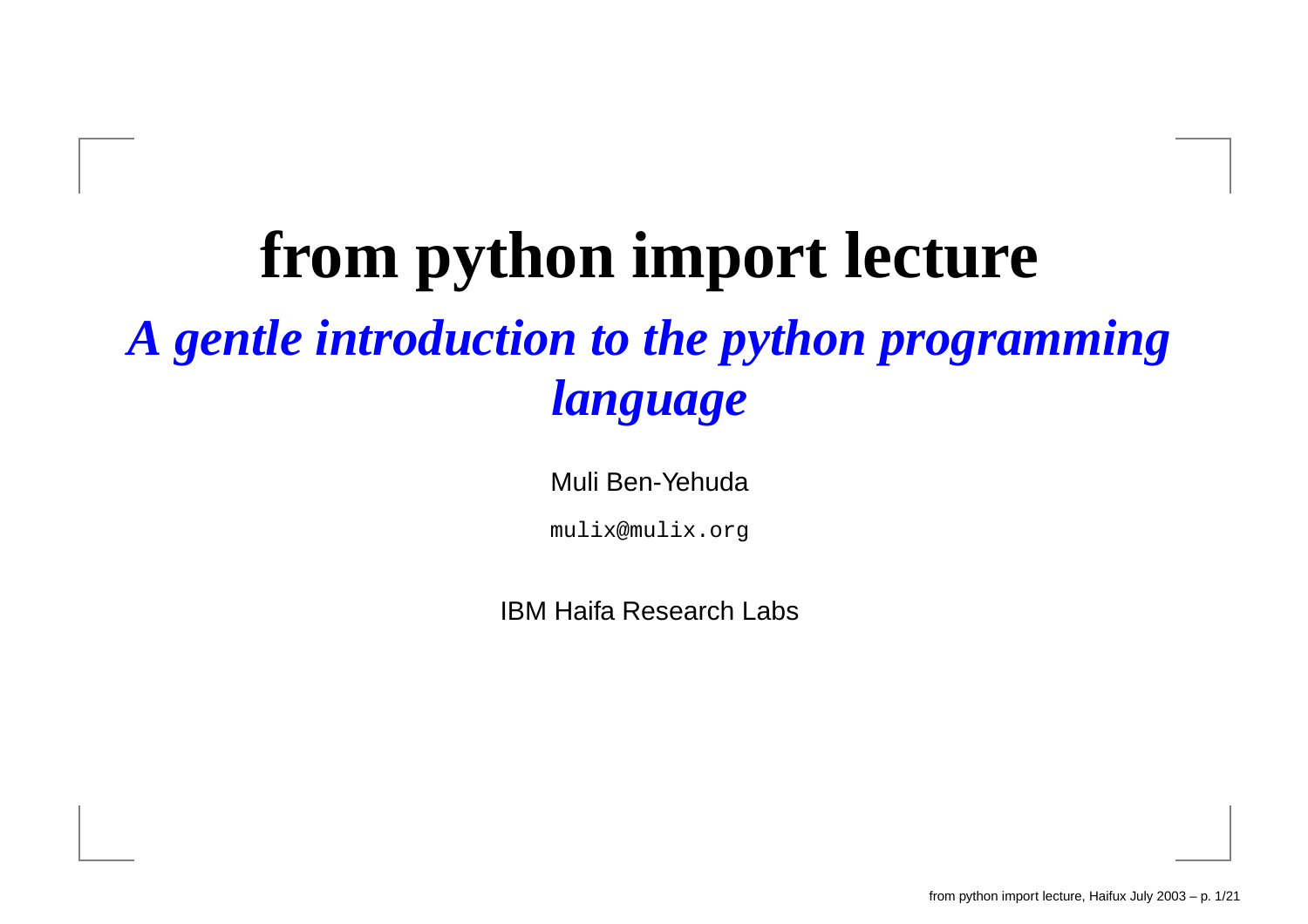# **what is python?**

- Python is
	- **Procedural**
	- **o** object-oriented
	- **c** functional
	- **c** interactive
	- dynamic
- Indentation is meaningful.
- (Almost) everything is an object.
- Object attributes can be added/removed at run time.
- There is one way to do it.
- Interpreted, not compiled (to native machine code).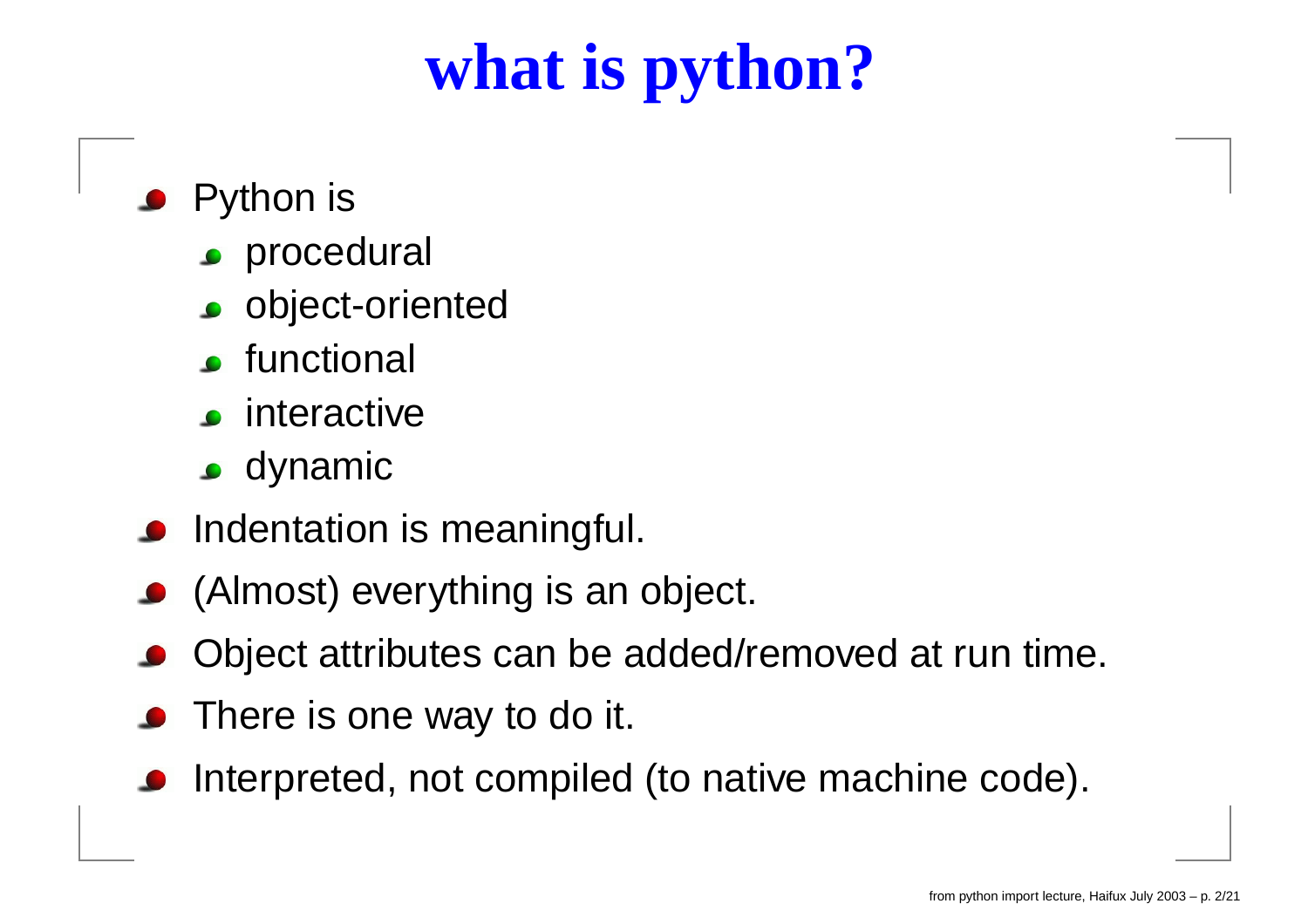# **history**

- 1990: Python invented by Guido van Rossum.
- 1991: Python announced on usenet, first public release.
- Python was really named after Monty Python.
- Free (as in speech) from the beginning, nowdays released under <sup>a</sup> GPL compatible license.
- Latest version: Python 2.3b2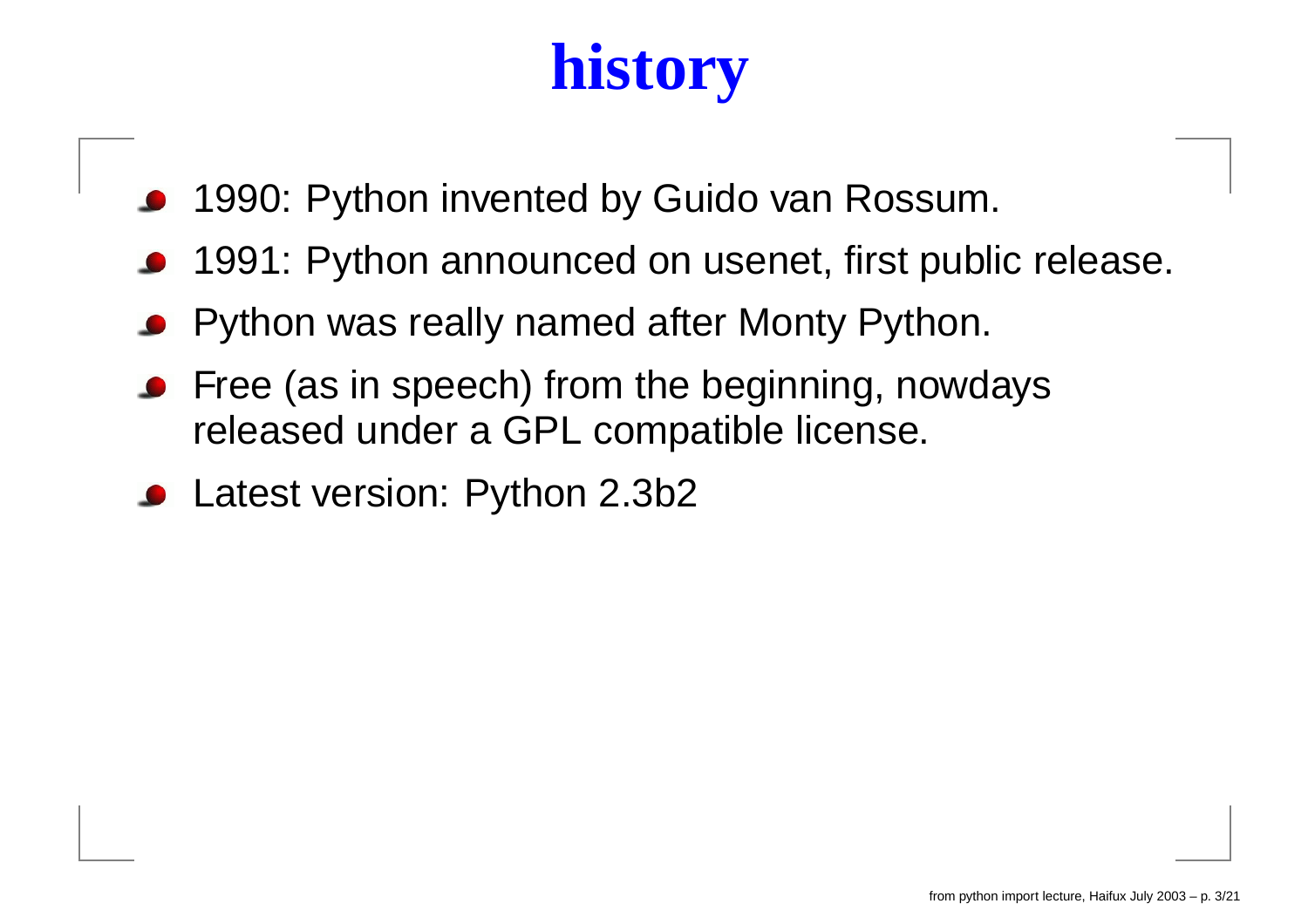#### **variables**

```
numbers: 1, 2, 3.0, (3+9j), complex(7,9)
```

```
strings: "a", 'a', """aaa"""
a = "a", b = "b", c = a + b + a*3 # a,b,c are strings
d = c[3] # d == 'a'
e = c[0:1] # e == 'a', the slice of c from 0 to 1
# strings are immutable (cannot be changed)
e[0] = 'q' # error
len(e) # 1
# len is a built-in - don't name your variables len
>>> print len
<built-in function len>
>>> len = 1
>>> len(3)
Traceback (most recent call last):
  File "<stdin>", line 1, in ?
TypeError: 'int' object is not callable
```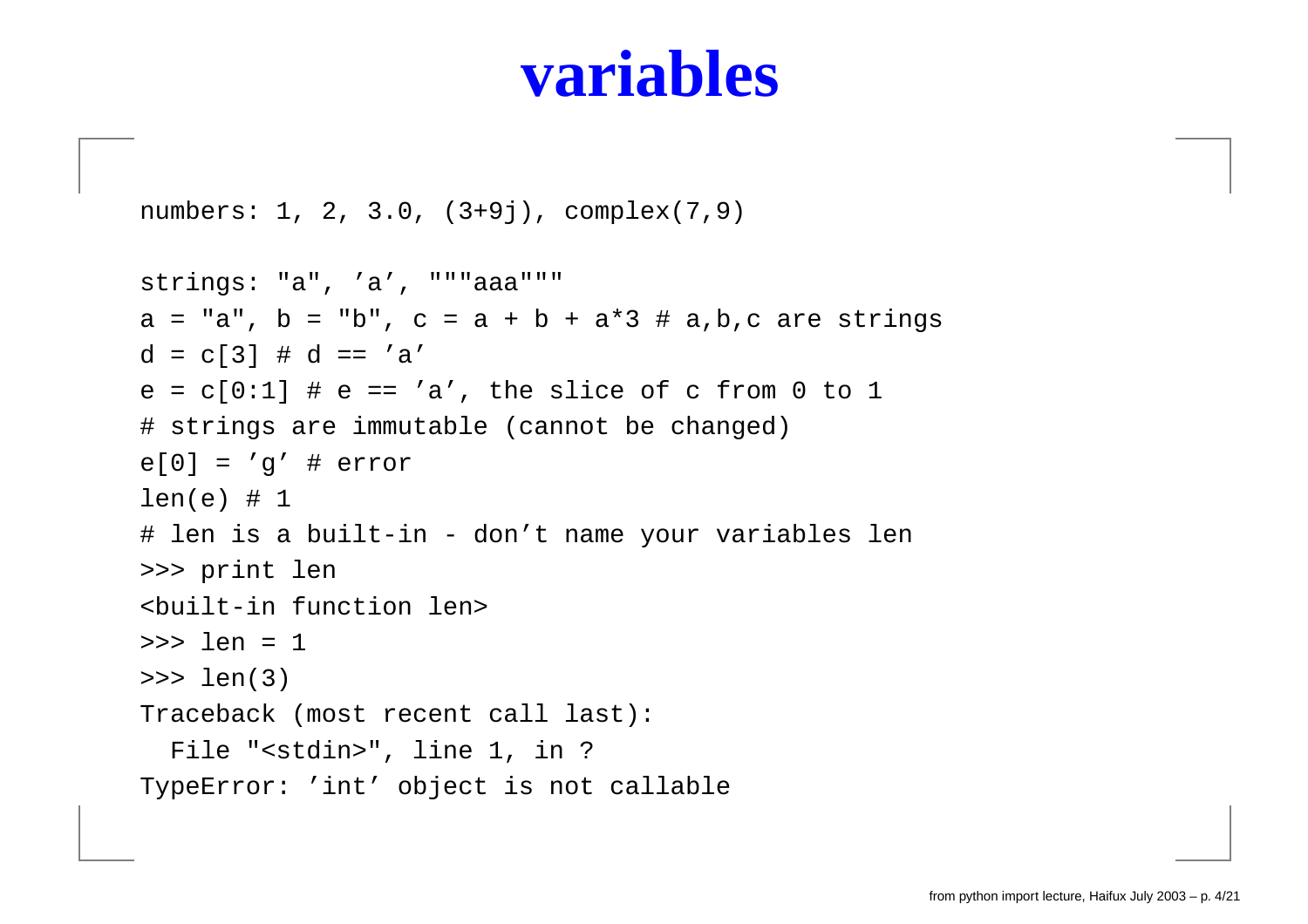#### **lists**

```
lists: [1,3], ['a', 7, 9L, 7j] # L is 'long', j is for complex
```

```
# lists are mutable (can be changed)
lst = [1,2]
lst[1] = 3 # 1st == [1,3]
```

```
#lists can be nested
lst = [1, ['a', 'b'], []]
```
# more on lists: append, extend, insert, remove, pop, index, count, sort, reverse

```
# list comprehensions
[x for x in range(4) if x < 2]
```

```
lst = [x*2 for x in range(1, 100) if x%2]
>>> len(lst), lst[-1]
(50, 198)
```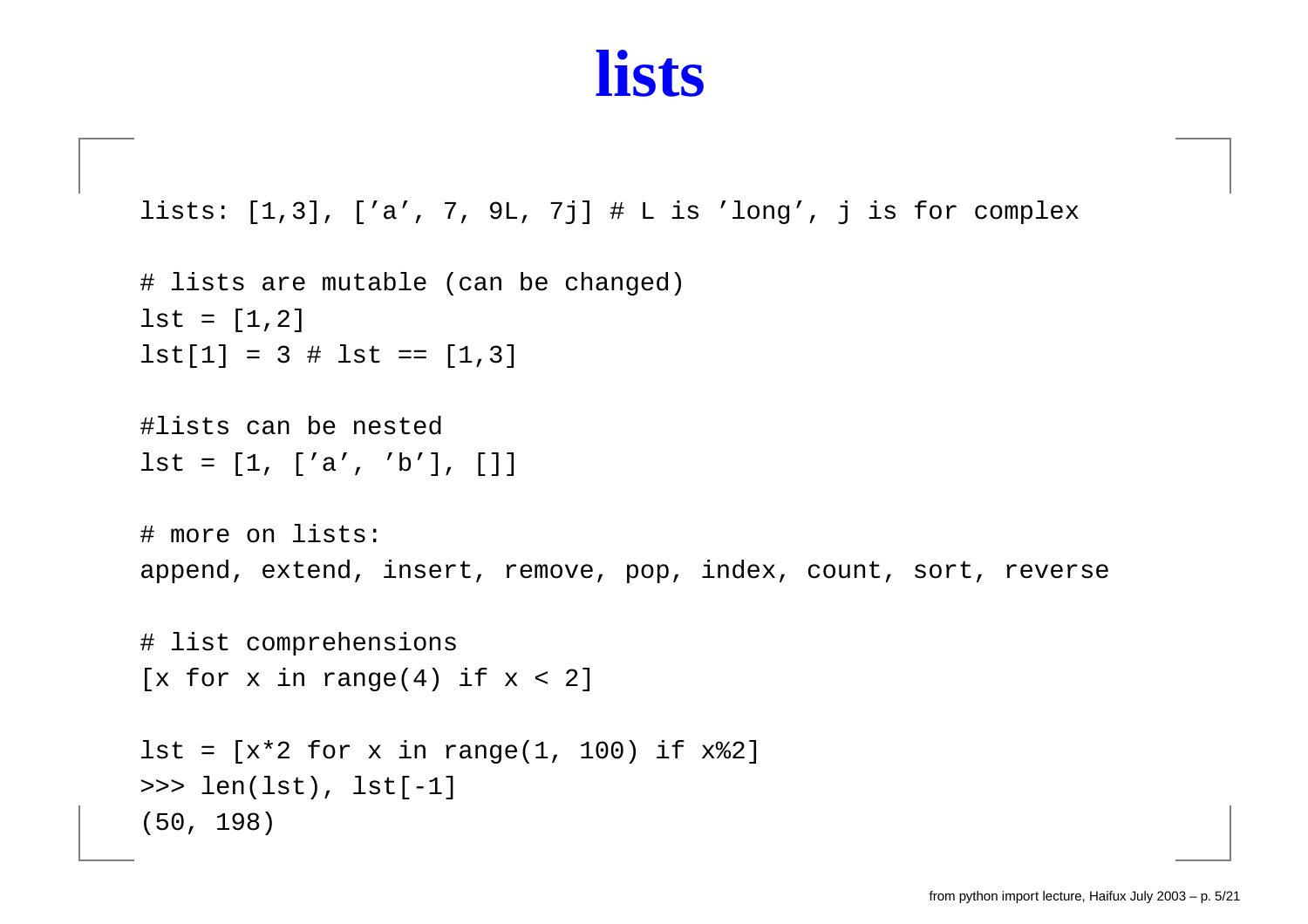#### **math fun**

```
>>> # Fibonacci series:
... # the sum of two elements defines the next
... a, b = 0, 1
>>> while b < 10:
... print b,
...(a, b) = (b, a+b)1 1 2 3 5 8
>>> # number of combinations of k items out of n
>>> # first, we need a factorial function
>>> fac = lambda n:[1,0][n>0] or fac(n-1)*n
>>> def comb(n, k):
...return (fac(n) / (fac(n-k) * (fac(k))))>>> # sanity check
>>> comb(4, 2)
6>>> comb(3, 0)
1
```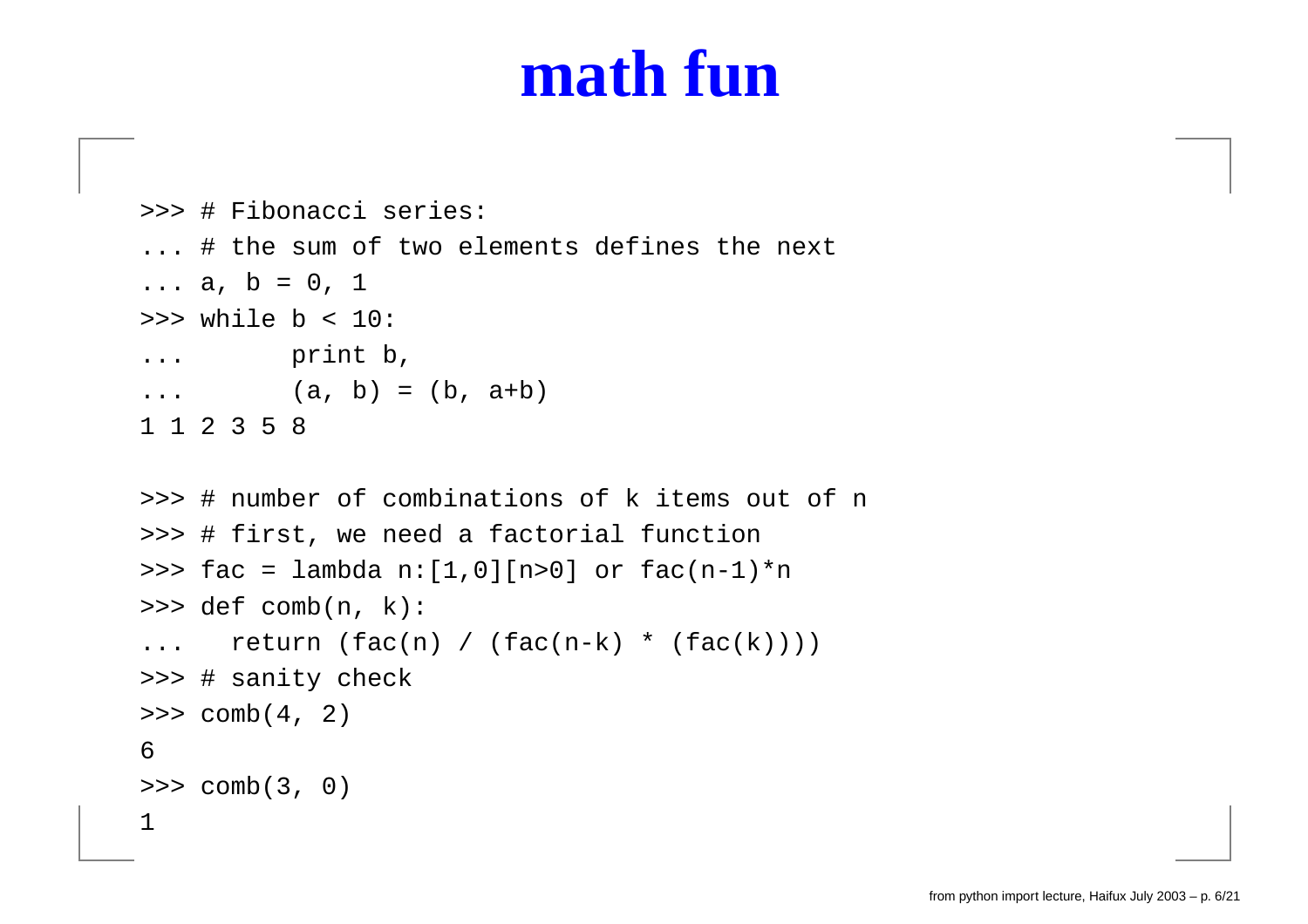#### **control flow**

```
a = raw_input("please enter a number: ");
if (a < 3): print "too low, joe"
elif (a >7): print "too big, nick"
else: print "you win, jim"
```

```
lst = ['aaaa', 'bv', 'ccc']
for s in lst: print s, len(s)
```

```
# range(a,b) generates a list of numbers from a (inclusive)
# to b (exclusive). the first parameter defaults to 0.
range(2) == [0, 1]
```

```
# break and continue work like in c
# pass when waiting for an external event or to do nothing
def foo():
```
pass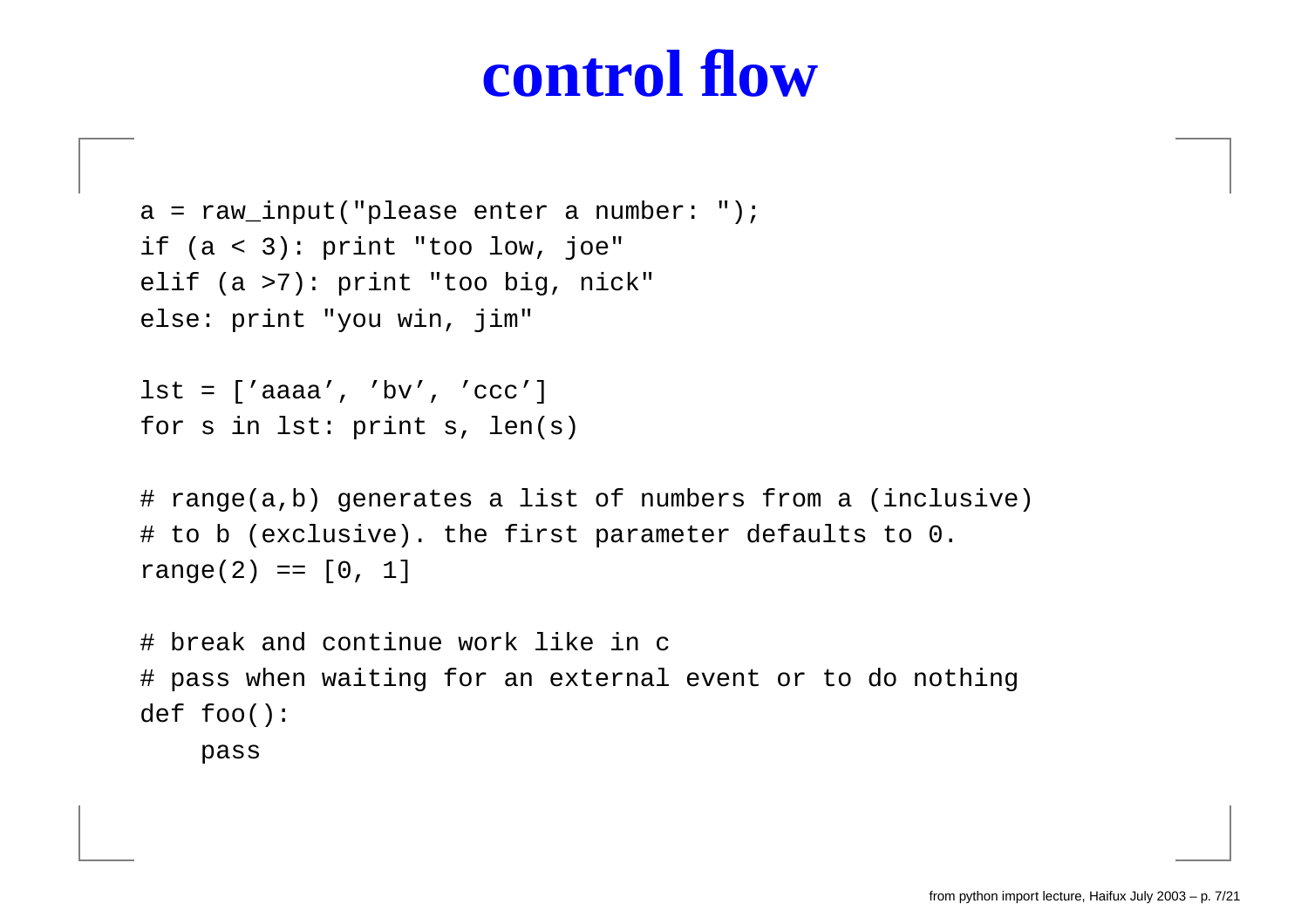### **functions**

```
def hello_func(n = "beautiful"):
    """ this is a doc string """
    print "hello %s world" % (n)
# functions can be renamed and assigned to
f = hello_func; f = None
# functions can be called with keyword arguments
f(a = 1, b = 2)def cheesehop(kind, *arguments, **keyword):...
# kind is a regular parameter
# *arguments is a tuple of parameters
# **keyword is a dictionary of keyword:value
>>> def foo(**args):
... print args
>>> foo(a=1)
\{a': 1\}
```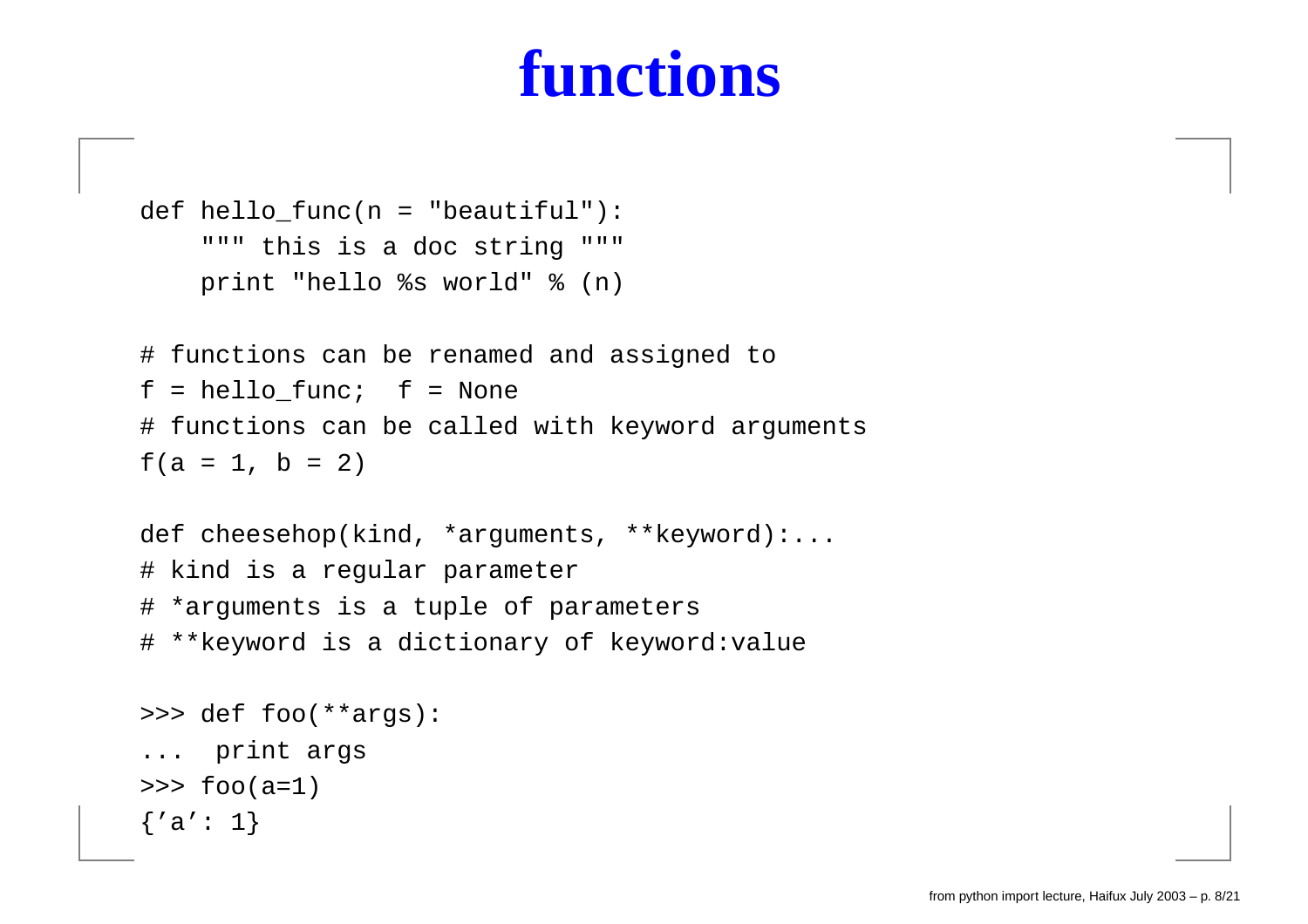## **functional programming**

```
# lambda forms
add = lambda x: x + x
add(2) \# returns 4
def make_pow() : return lambda x: x * x
make pow()(3) # returns 9
# functional programming: filter, map, reduce
>>> def f(a): return 'b' <= a <= 'c'
>>> filter(f, string.split("a b c d")); # return ['b', 'c']
['b', 'c']
>>> filter(lambda x: x % 3 == 0, range(1, 10))
[3, 6, 9]
>>> car = lambda x: x[0]
>>>cdr = lambda x: x[1:]
>>> car(cdr(string.split("a b c d"))
'b'
```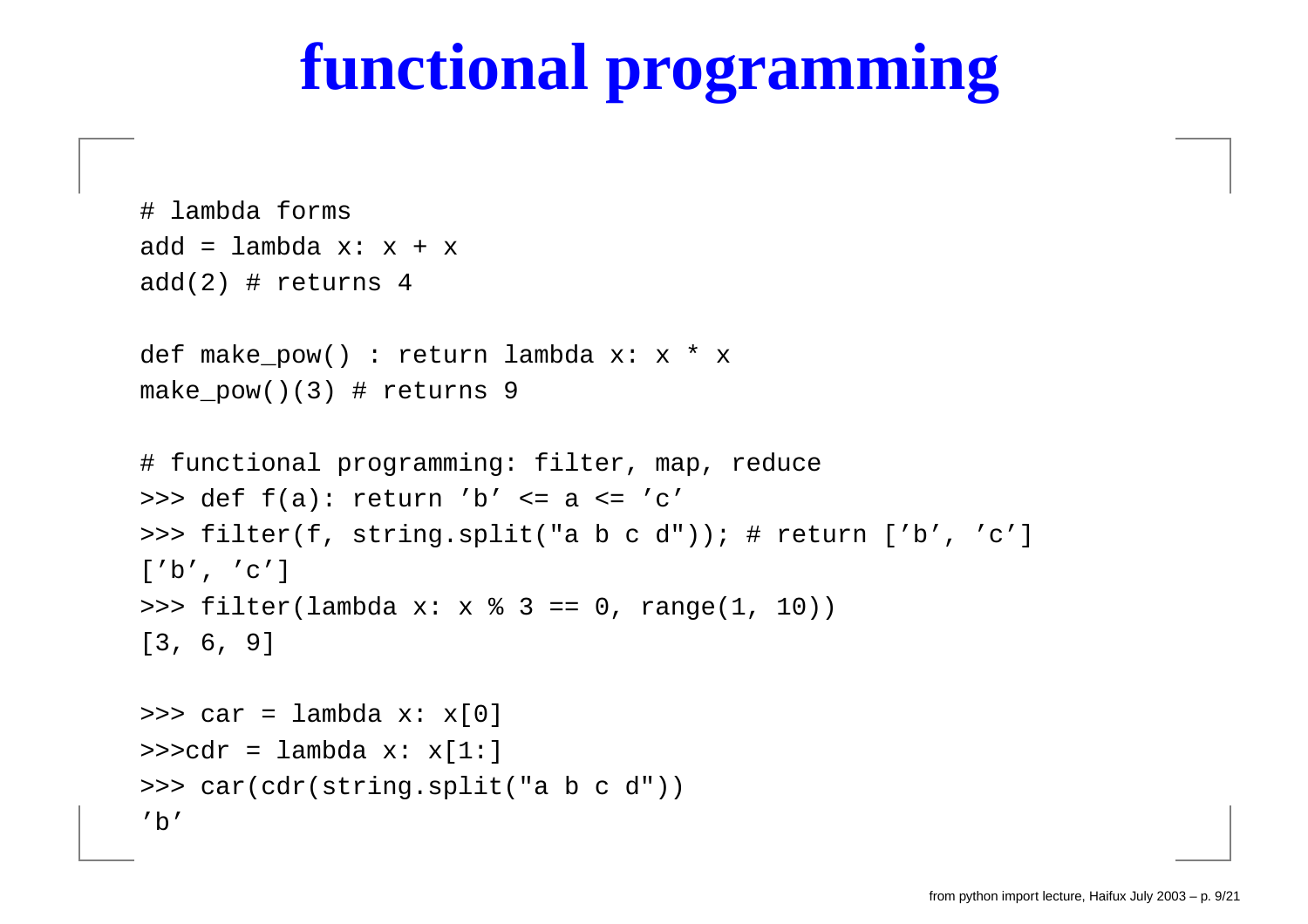# **functional programming cont'**

def split(s): return s[0:len(s)/2] map(split, ["aaaaa", "BBBb", "C"]) # returns ['aa', 'BB', '']

def add(x,y): return <sup>x</sup> <sup>+</sup> y reduce(add, range(1,10)) # returns 45 # again, using <sup>a</sup> lambda reduce(lambda  $x: x + x$ , range(1,10)) # returns 45

compilers\_file <sup>=</sup> open('tests/compilers.dat', "r") # get <sup>a</sup> list of compilers (strings), stripped of whitespaces compilers <sup>=</sup> [string.strip(z) for <sup>z</sup> in compilers\_file.readlines()]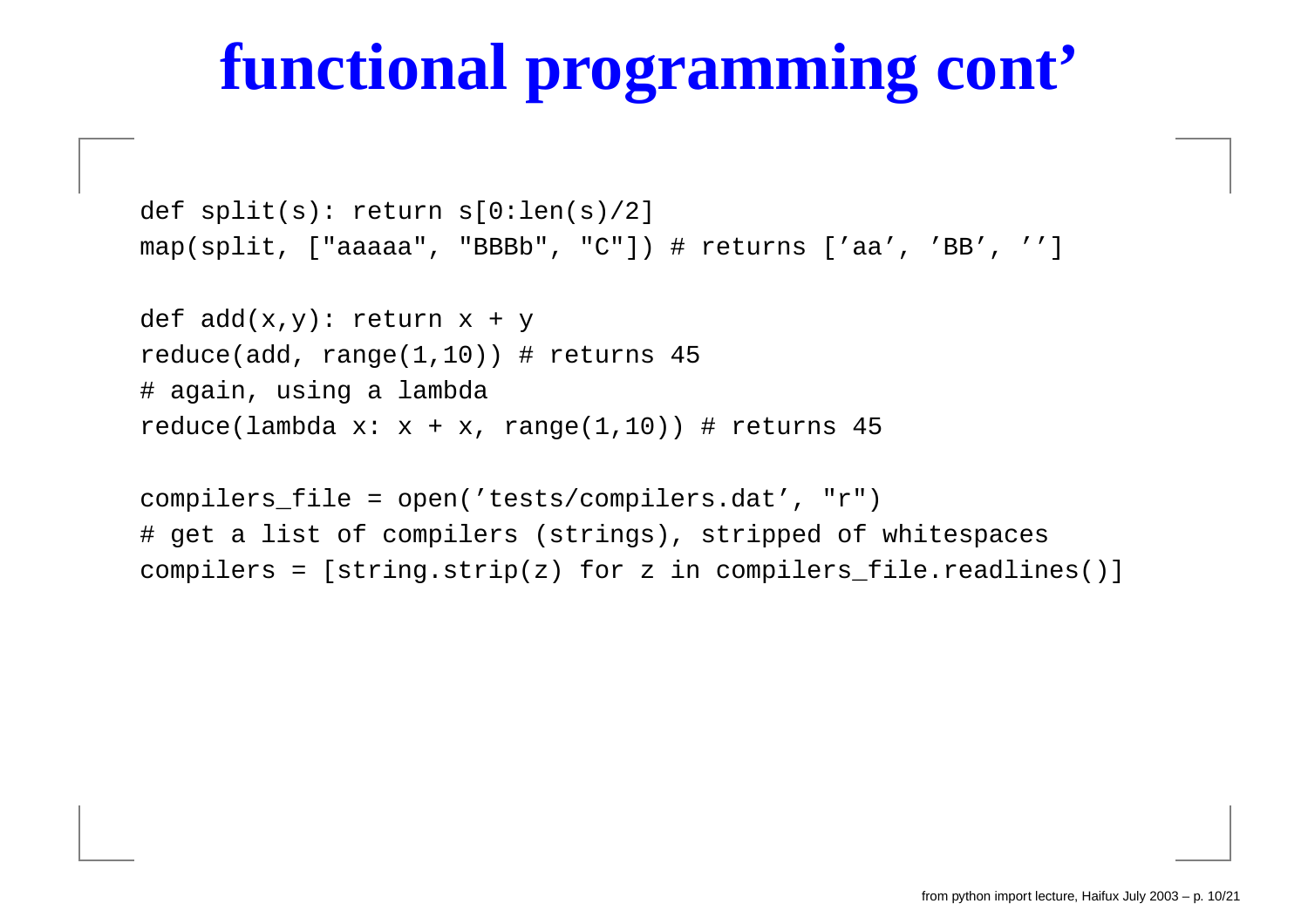### **tuples**

# deleting something from <sup>a</sup> list, or deleting <sup>a</sup> variable

```
del var # 'print var' is now an error!
a = [1,2,3]
del a[-1] # a == [1,2]
```

```
# tuples (collection of values) are immutable
(1,2)
(1, )t = ('a', 1, 0L)
(x,y,z) = t
```

```
# len(t) == 3\# t[0] == 'a'
# t * 2 == ('a', 1, 0L, 'a', 1, 0L)
# t = (t, t); t == ((1', 1, 1, 0), (1', 1, 1, 0))
```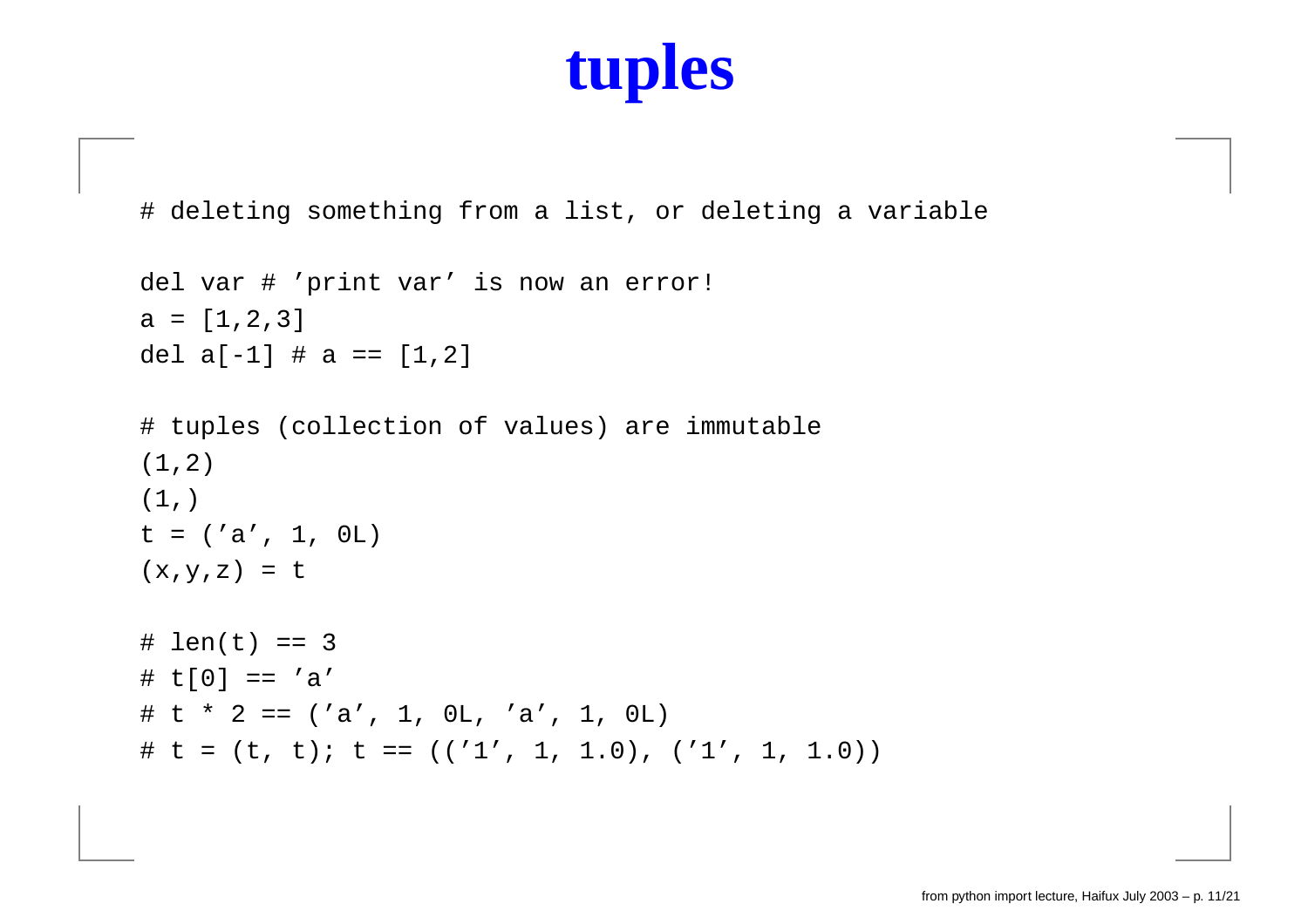### **dictionaries**

```
# dictionaries (aka associative arrays)
d = {1: 9000, 'aa': 9001}
d[1] = 7del d['aa']
d.keys()
d.has key(7)# more conditionals
lst = ['a', 'c', 'd']
# ('a' in lst) == 1, ('b' not in lst) == 1
lst2 = lst[0:len(lst)]
# (lst is not lst2) == 1
>>> [[x] for x in lst]
[1], [2], [4]
```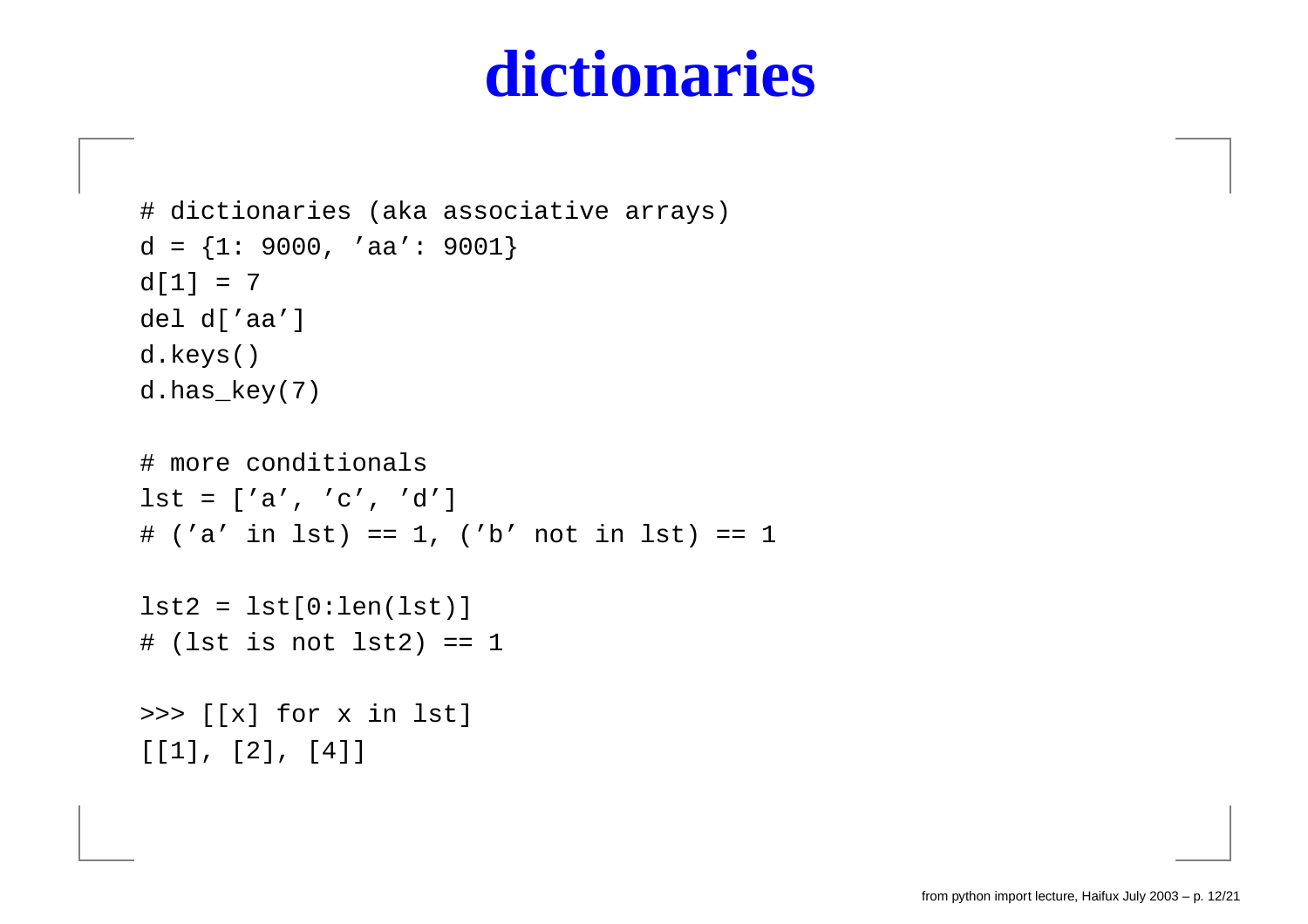#### **modules**

- A module is <sup>a</sup> file containing Python definitions and statements.
- The file name is the module name with the suffix .py appended.
- Within <sup>a</sup> module, the module's name (as <sup>a</sup> string) is available as the value of the global variable \_\_name\_\_.

>>> import string # refer to string.foo as string.foo >>> from string import foo # foo is string.foo >>> from string import \* # bring everything in from string.\*

>>> import sys >>> sys.path # this is the module search path ['', '/usr/lib/python2.2', '/usr/lib/python2.2/plat-linux2', ...]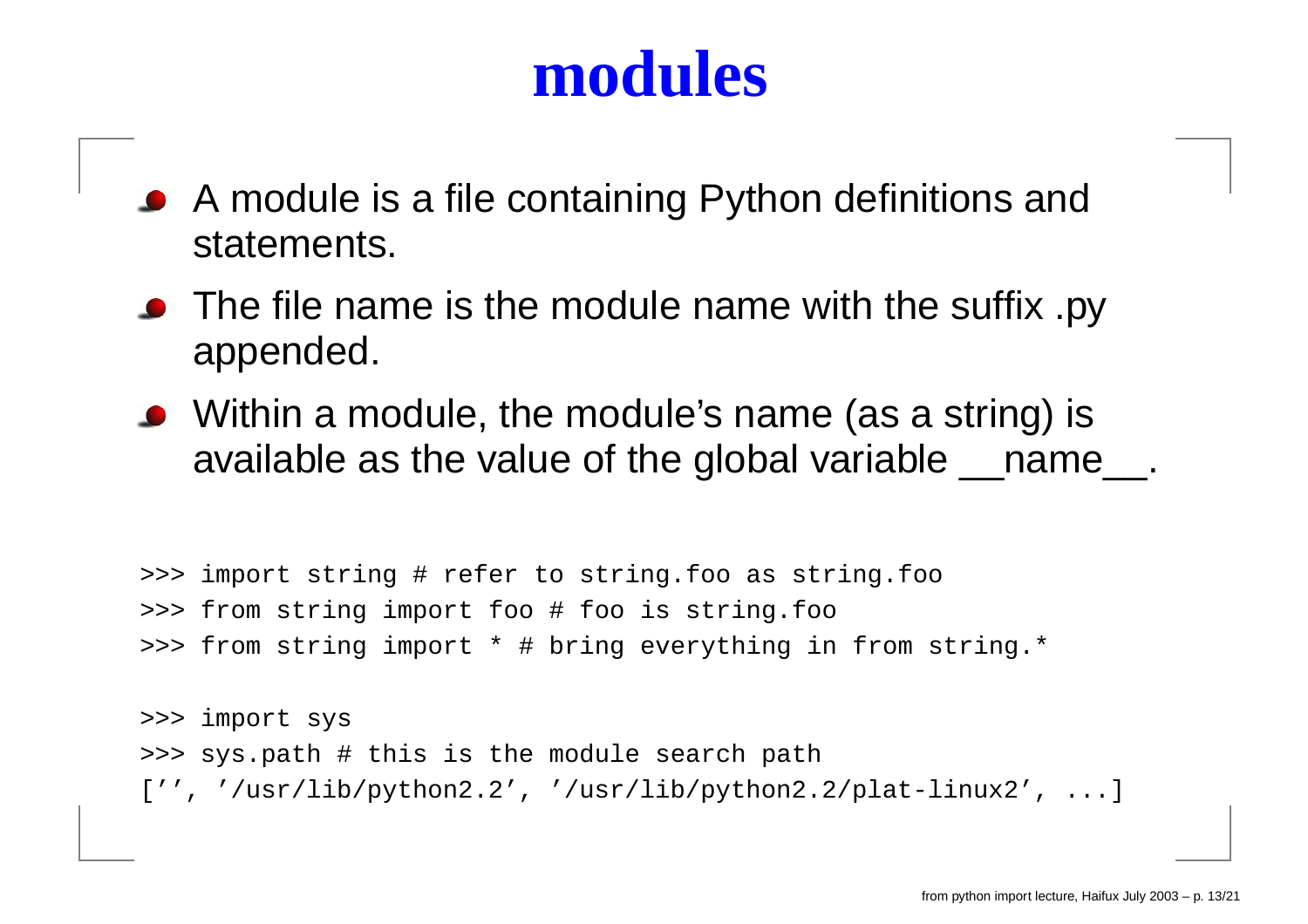### **the beauty of 'dir'**

>>> dir() # all currenty defined symbol names ['\_\_builtins\_\_', '\_\_doc\_\_', '\_\_name\_\_', 'car', 'cdr', 'f', 'foo', ...] >>> dir(sys) # symbol names in the 'sys' module ['\_\_displayhook\_\_', '\_\_doc\_\_', '\_\_excepthook\_\_', '\_\_name\_\_', ...] >>> dir(len) # symbol names in the 'len' function object  $[$ ' call ', ' class ', ' cmp ', ' delattr ', ' doc ', ... ]

# when you don't have any documentation, python gives you built in # documentation, via \_\_doc\_\_ strings! >>> len.\_\_doc\_\_ # builtin objects have built in doc strings 'len(object) -> integer\n\nReturn the number of items of  $\dots'$ >>> sys.\_\_doc\_\_

"This module provides access to some objects used or maintained by ...''

# try this! >>> dir(dir) >>> dir.\_\_doc\_\_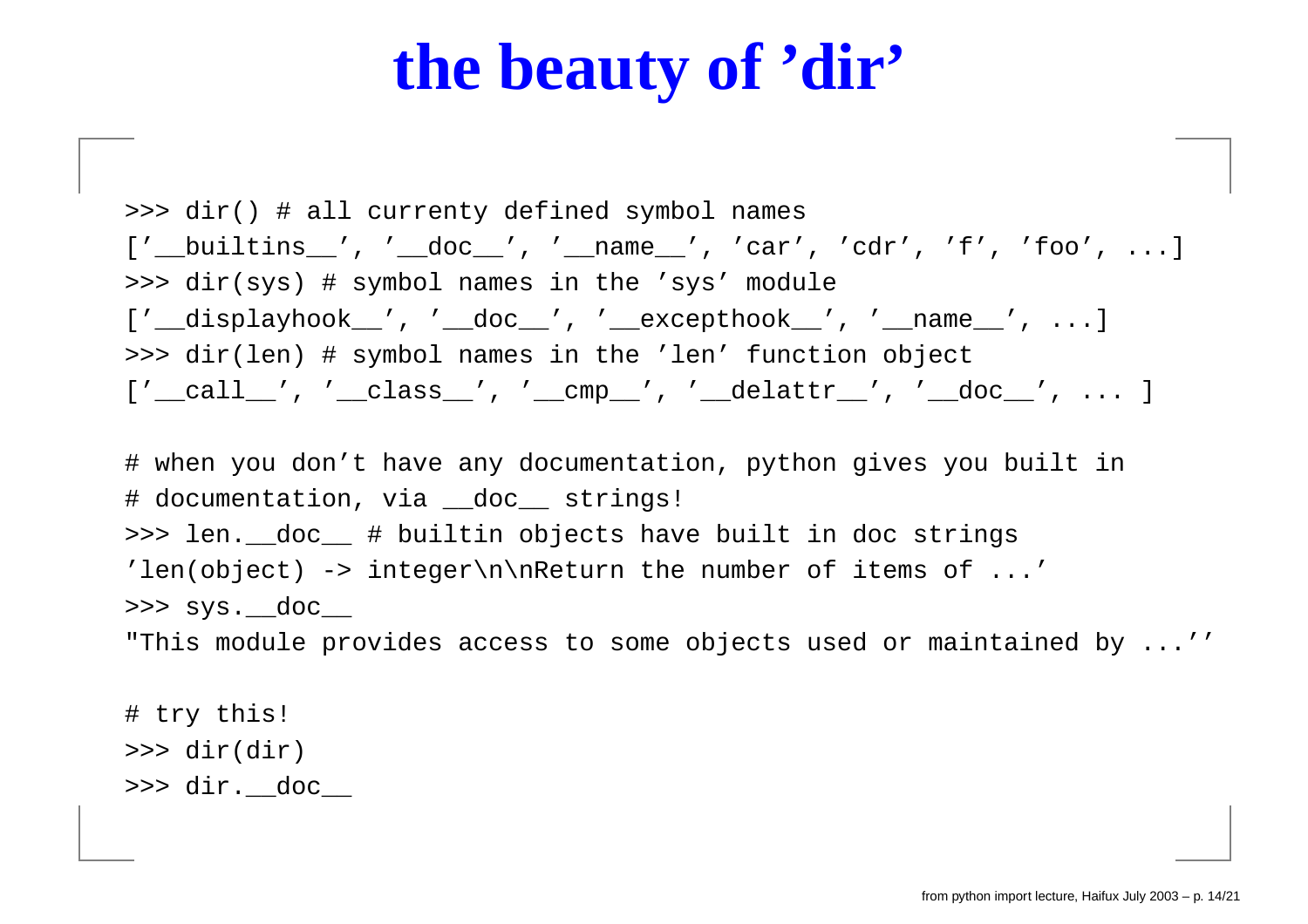### **fancier I/O**

```
>>> s = 'Hello, World.'
>>> print str(s), repr(s)
Hello, World. 'Hello, World.'
>>> str(s), repr(s)
('Hello, World.', "'Hello, World.'")
>>> s = 0.1
>>> str(s), repr(s)
('0.1', '0.10000000000000001')
>>> # The argument to repr() may be any Python object:
... repr((x, y, ('spam', 'eggs')))
```

```
"(32.5, 40000, ('spam', 'eggs'))"
```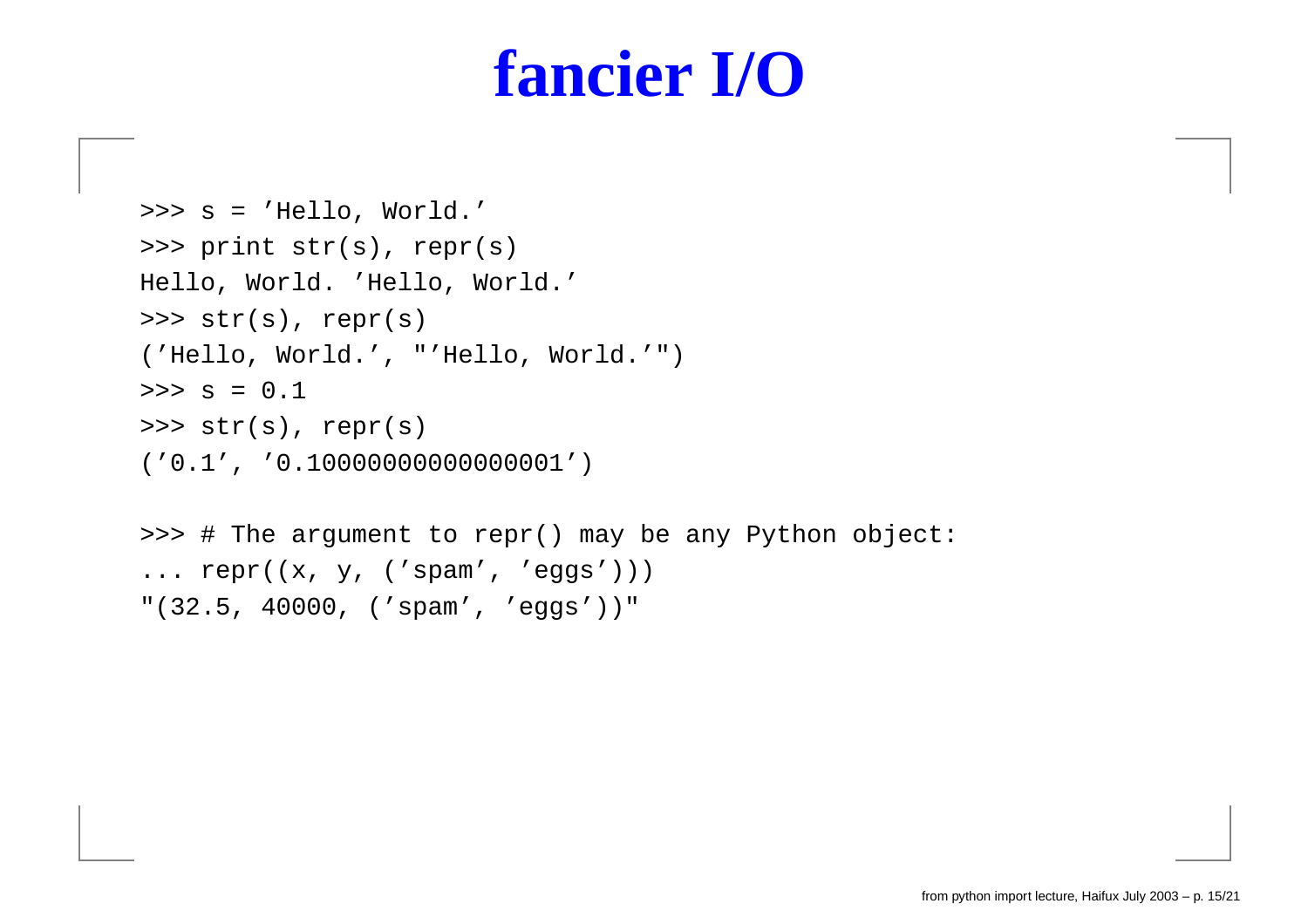#### **fancier I/O cont'**

```
>>> table = {'Sjoerd': 4127, 'Jack': 4098, 'Dcab': 7678}
>>> for name, phone in table.items():
... print '%-10s ==> %10d' % (name, phone)
...Jack== 4098
Dcab==> 7678
Sjoerd ==> 4127
```
>>> table <sup>=</sup> {'Sjoerd': 4127, 'Jack': 4098, 'Dcab': 8637678} >>> print 'Jack: %(Jack)d; Sjoerd: %(Sjoerd)d; Dcab: %(Dcab)d' % table Jack: 4098; Sjoerd: 4127; Dcab: 8637678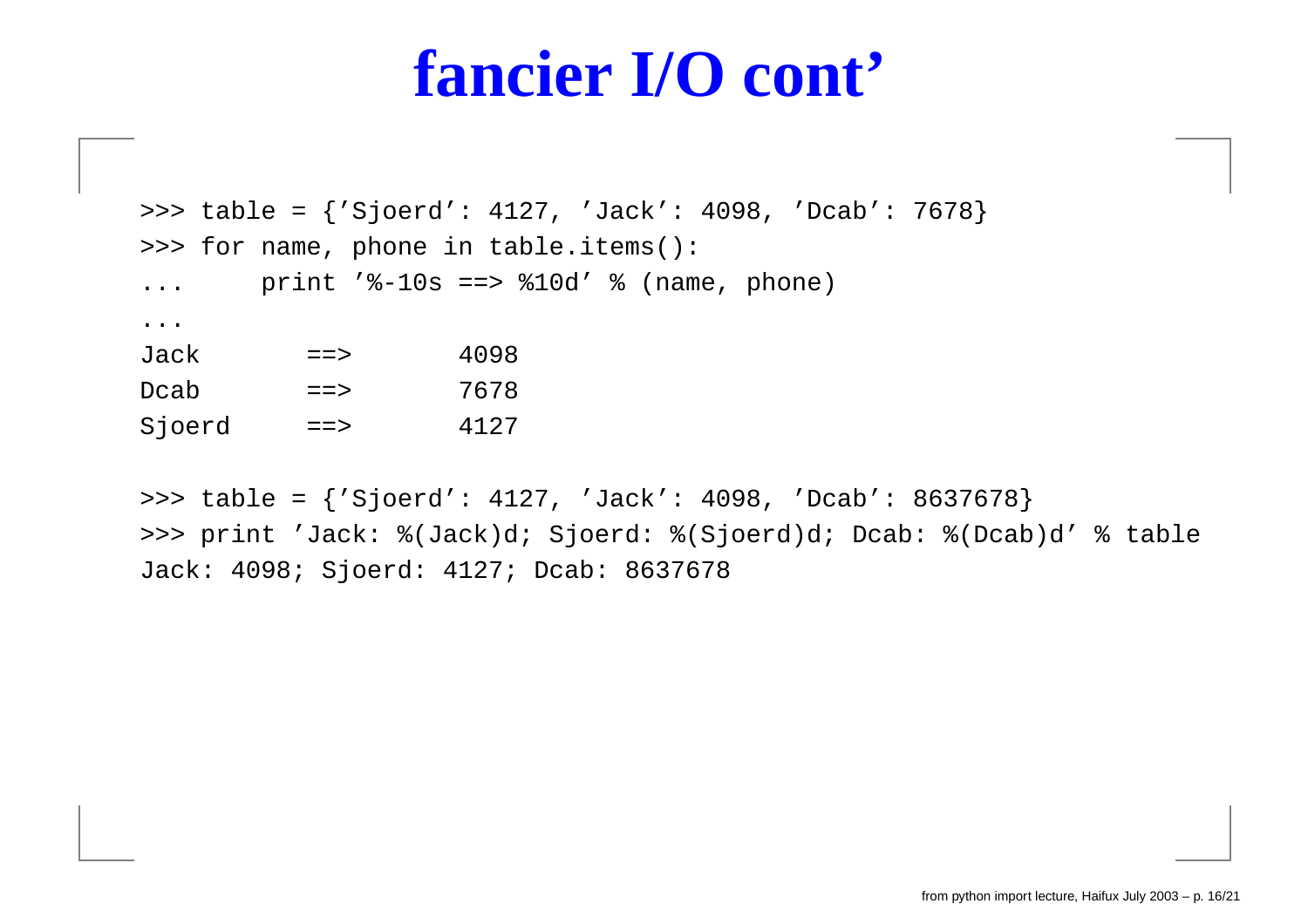### **file I/O**

```
>>> f=open('/tmp/workfile', 'w')
>>> print f
<open file '/tmp/workfile', mode 'w' at 80a0960>
>>> f.read()
'This is the entire file.\n'
>>> f.read()
\prime>>> f.readline()
'This is the first line of the file.\n'
>>> f.readline()
'Second line of the file\n'
>>> f.readlines()
['First line\n', 'Second line\n']
# likewise f.write(), f.writelines()
```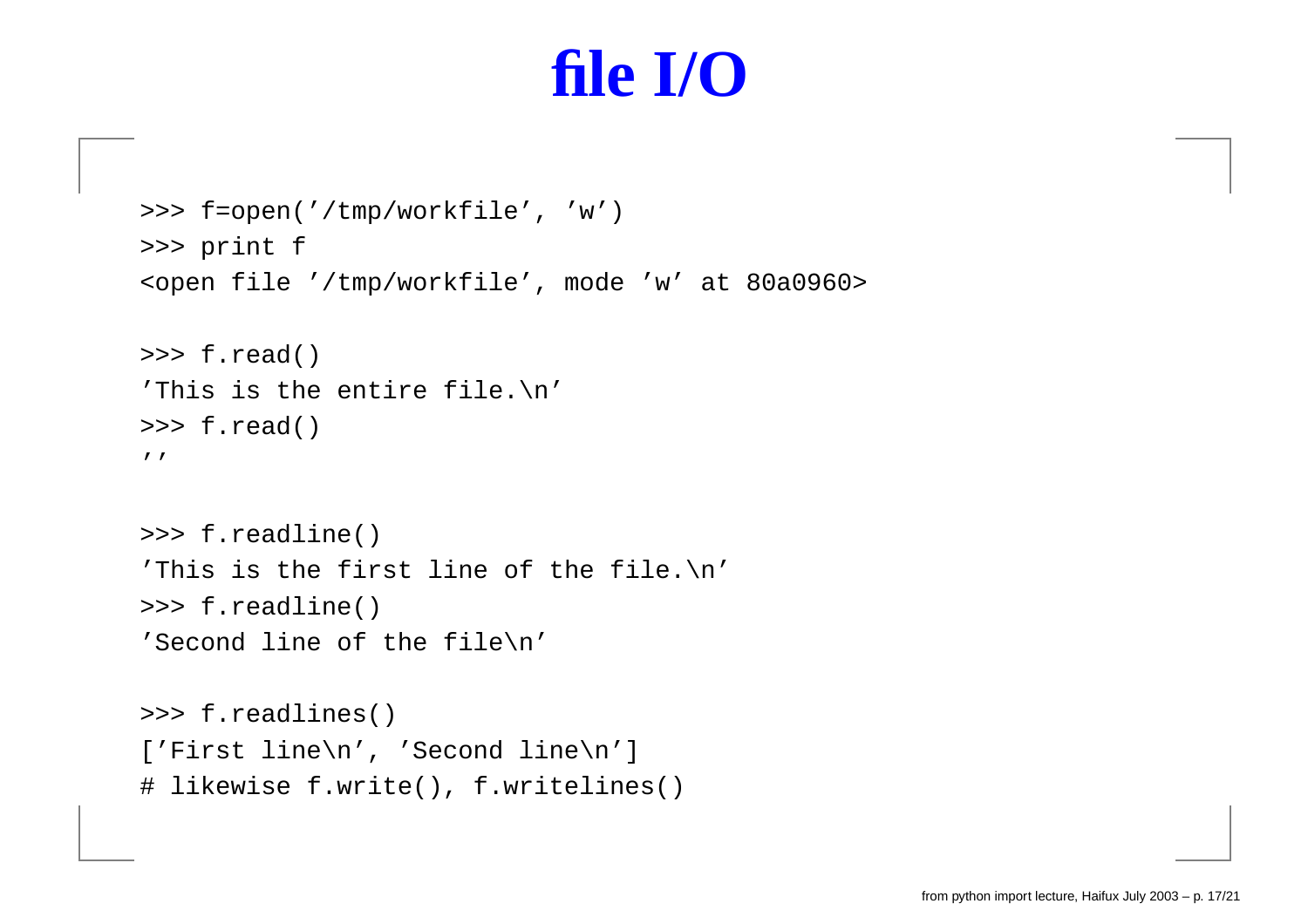## **exceptions**

```
>>> while 1:
... try:
...x = int(raw\_input("Please enter a number: "))... break
... except ValueError:
... print "Oops! That was no valid number. Try again..."
...>>> try:
... spam()
... except NameError, x:
... print 'name', x, 'undefined'
...
name spam undefined
>>> raise NameError, 'HiThere'
Traceback (most recent call last):
  File "<stdin>", line 1, in ?
NameError: HiThere
```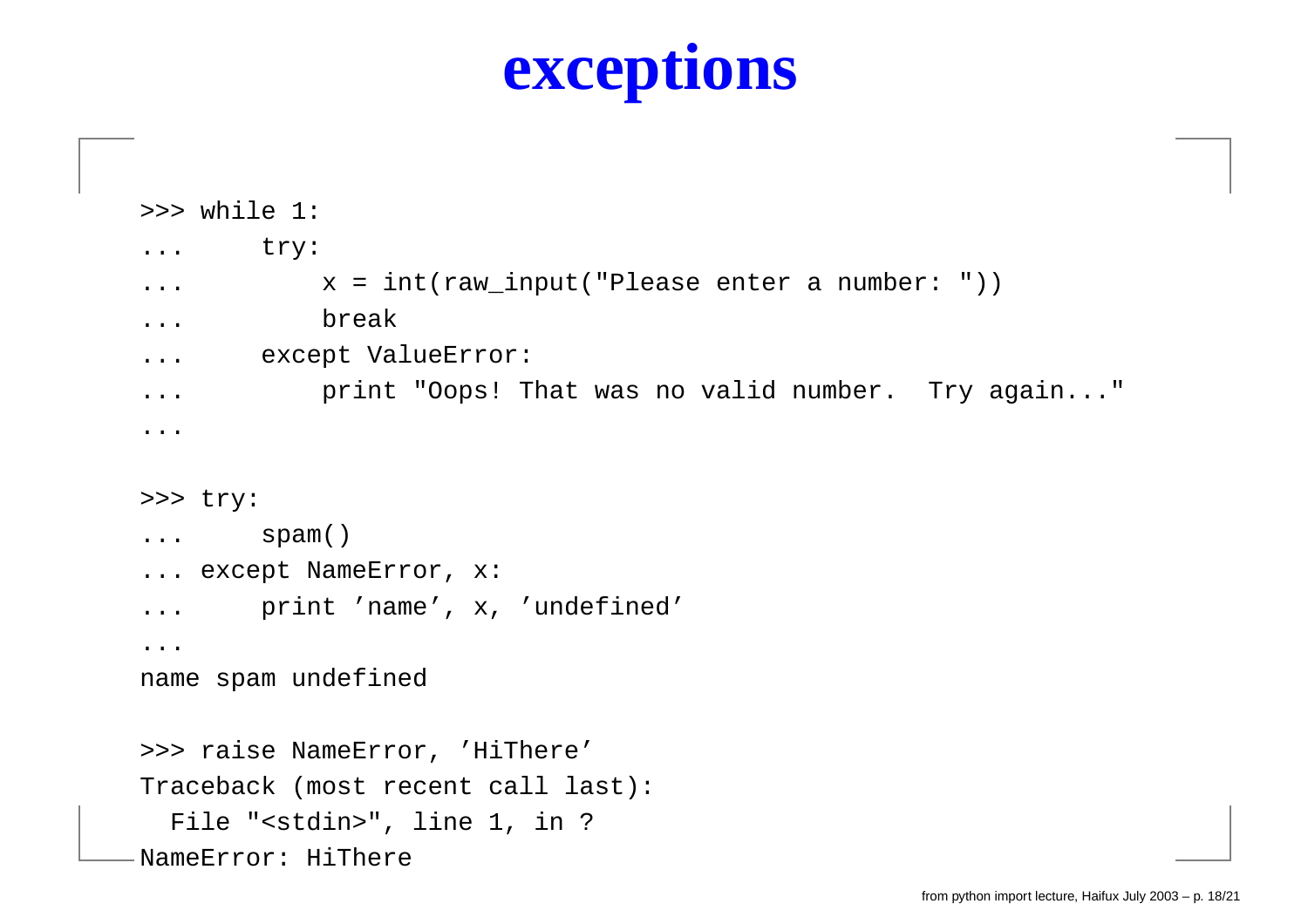### **exceptions cont'**

>>> raise NameError, 'HiThere' Traceback (most recent call last): ... NameError: HiThere

```
>>> try:
```
- ...raise NameError, 'HiThere'
- ... except NameError:
- ...print 'An exception flew by!'
- ...raise

...

An exception flew by!

Traceback (most recent call last): ...

NameError: HiThere

>>> try:

- ...raise KeyboardInterrupt
- ... finally:
- ...print 'Goodbye, world!'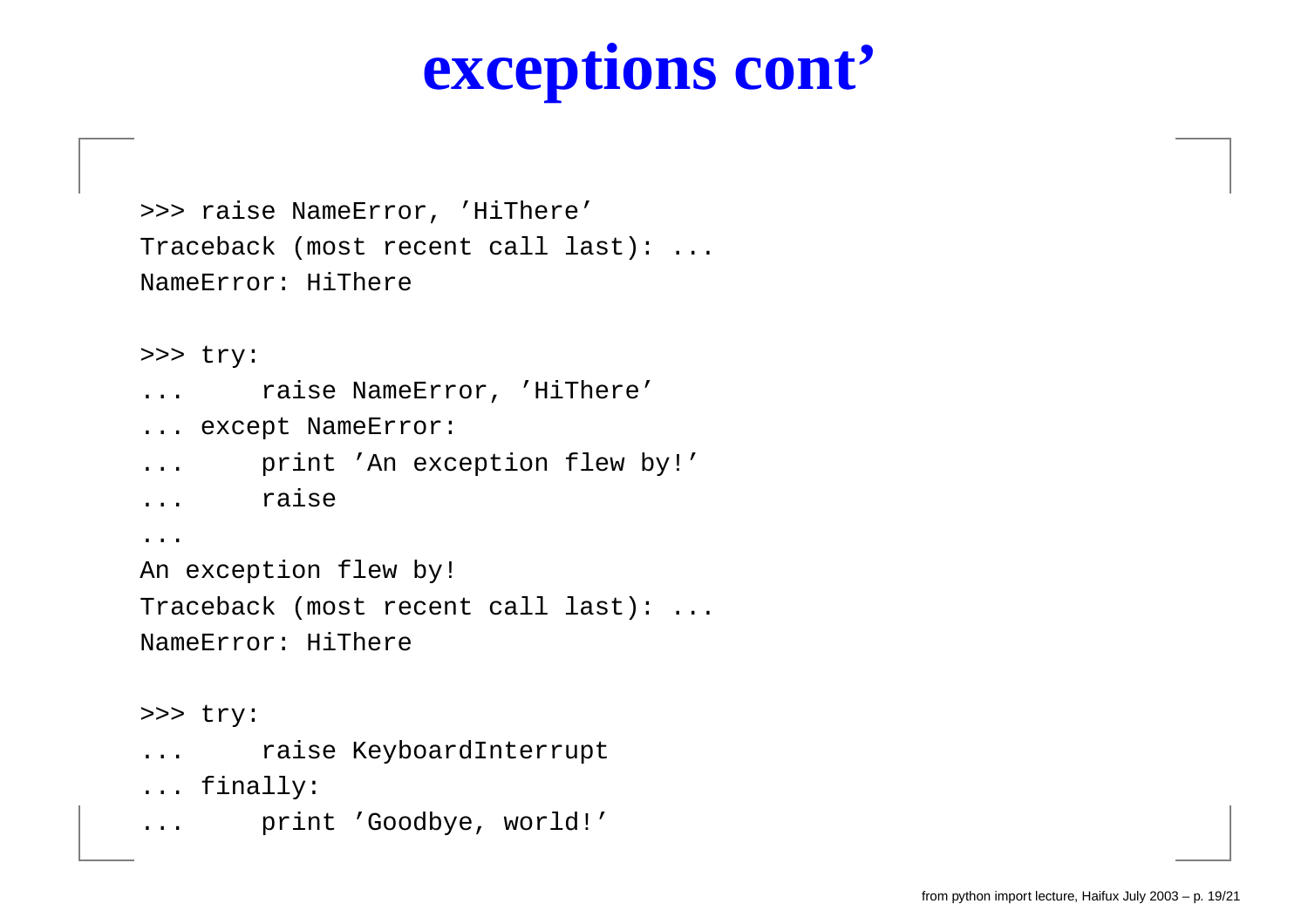#### **classes**

```
class MyClass:
   "A simple example class"
   i = 12345
   def f(self):
       return 'hello world'
x = MyClass()
>>> class Complex:
.... def __init__(self, realpart, imagpart):
... self.r = realpart
... self.i = imagpart
...
>>> x = Complex(3.0, -4.5)
>>> x.r, x.i
(3.0, -4.5)
```